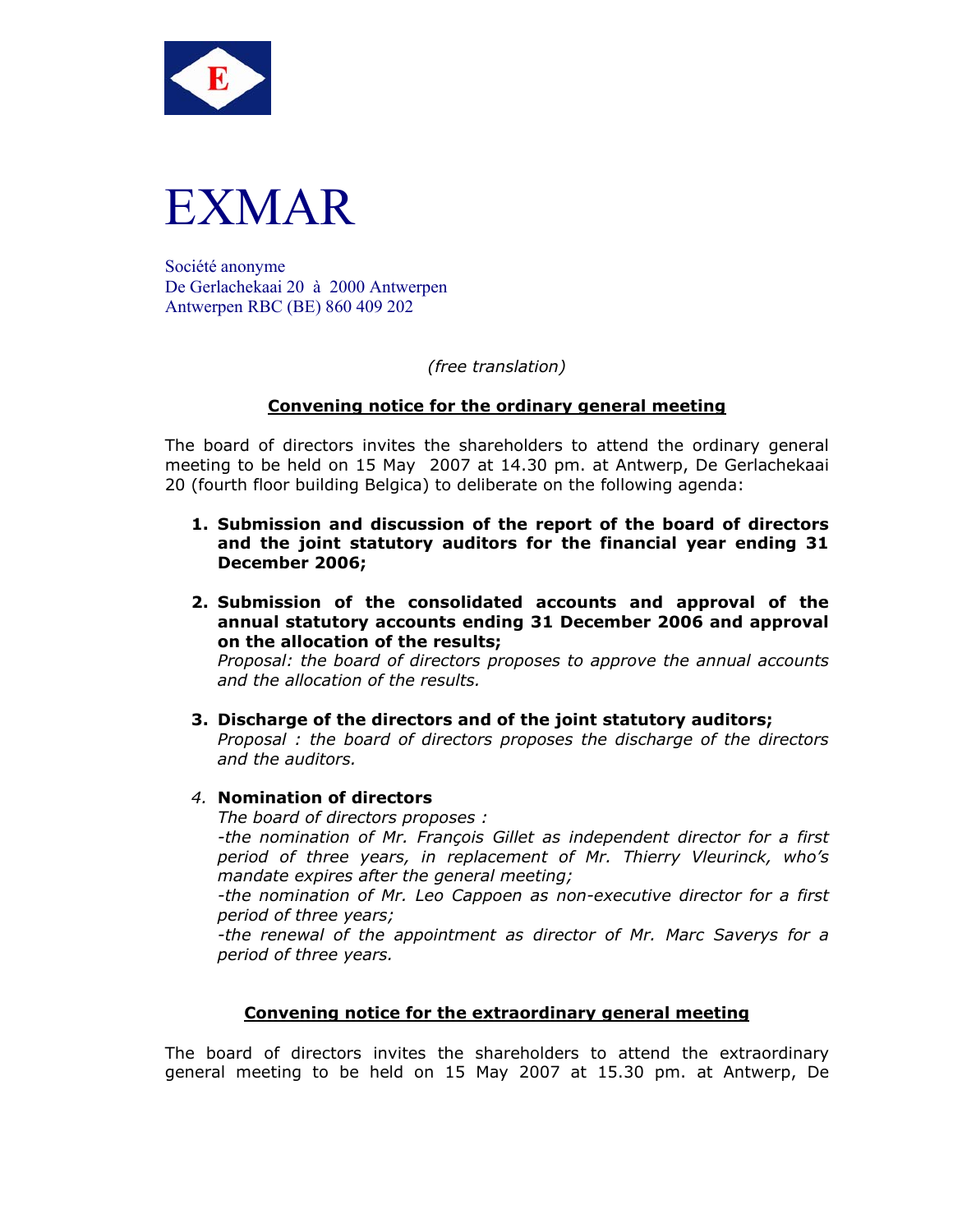# EXMAR

Gerlachekaai 20 (fourth floor building Belgica) to deliberate on the following agenda:

## **1. Acquisition and sale of own shares;**

*Proposed decision:* 

*Authorization to the board of directors to acquire, in accordance with the conditions of the law, with available assets in the sense of article 617 of the Company Law, for a period of eighteen months as from the date of the extraordinary general meeting which approved this proposal, through the stock exchange, maximum ten per cent of the existing shares of the company at a price per share equal to the average of the last twenty closing prices at Euronext Brussels before the acquisition, increased with maximum 20 % or decreased with maximum 20%, where all shares already purchased by the company and its subsidiaries need to be taken into account.* 

*Authorization to the direct subsidiaries:* 

*- to acquire in accordance with the conditions of the law, with assets of which the total amount is available with the company in the sense of article 617 of the Company Lax, for a period of eighteen months as from the date of the extraordinary general meeting which approved this proposal, through the stock exchange, maximum ten per cent of the existing shares of the company at a price per share equal to the average of the last twenty closing prices at Euronext Brussels before the acquisition increased with*  maximum 20% or decreased with maximum 20%, where all shares already *purchases by the company and its subsidiaries need to be taken into account ;* 

*-to sell the acquired shares of the company in accordance with the conditions of the law, for a period of eighteen months as from the date of the extraordinary general meeting which approved this proposal, through the stock exchange, at a price per share equal to the average of the last twenty closing prices at Euronext Brussels before the sale, increased with maximum 20% or decreased with 20%.*

### 2. **Extension of capital increase authorisation within the authorised capital in case of public bid to purchase;**

*-Proposed decision:* Extension of the authorisation of the Board of Directors until 15 May 2010 to increase the capital within the authorised capital in case of a public bid to purchase, as referred to in article 607 of the Belgian Company Code and specified in the report of the Board of Directors of 19 May 2003 drawn up in accordance with the provisions of article 604 of the Belgian Company Code.

*-Amendment of the last paragraph of article 5 of the articles of association in execution of the decision taken:* 

"The board of directors is, furthermore, entitled to make use of the authorization to increase the company's share capital by virtue of article 5 of the articles of association after the date on which the company has been notified by the Banking, Finance an Insurance Commission that a public purchase offer has been launched on its securities, provided that the decision to increase the capital has been adopted by the board of directors before the 15<sup>th</sup> May 2010, and without prejudice to all relevant legal provisions."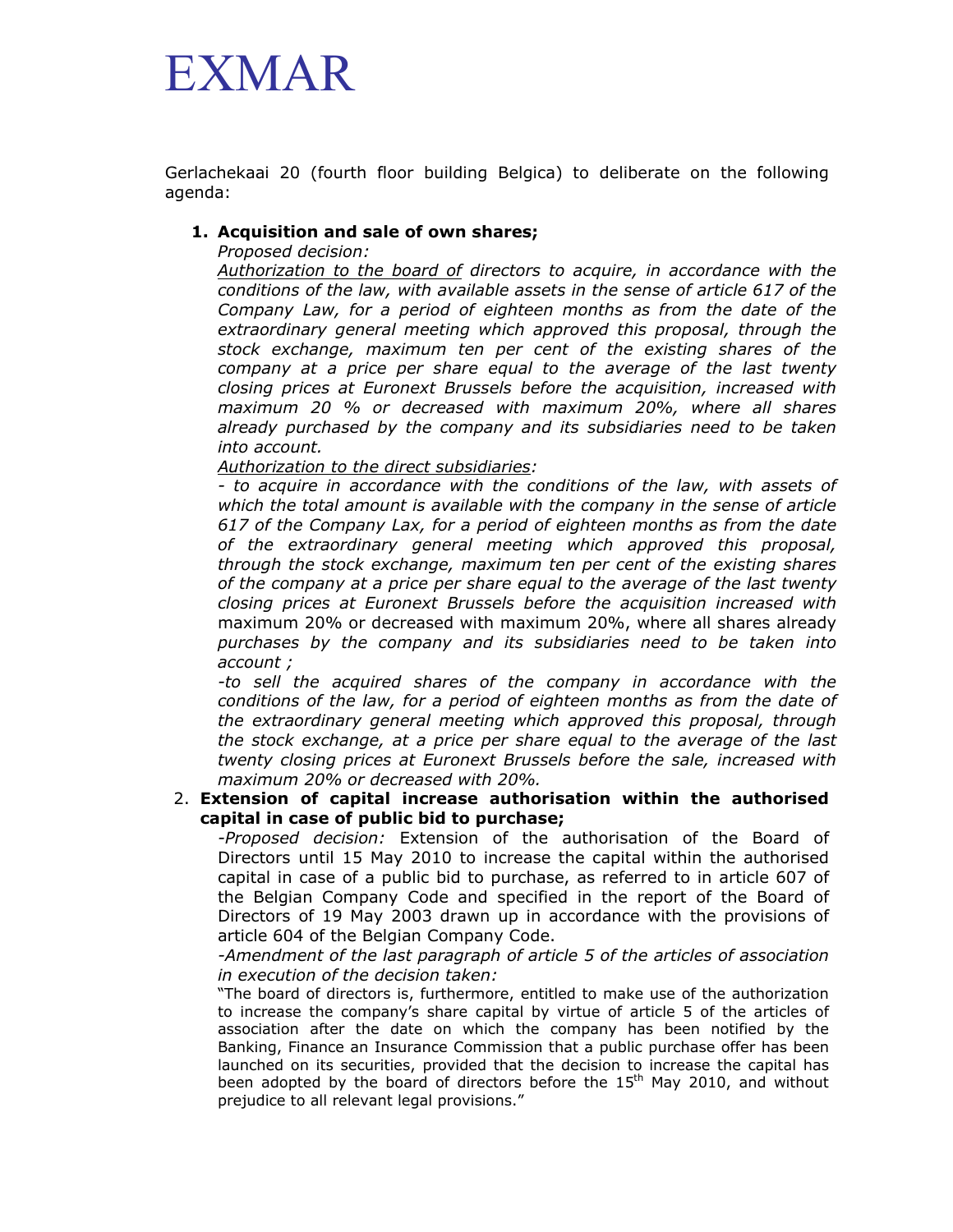## EXMAR

**3. Amendment to the articles of association following the Act of 14 December 2005 with regard to the abolition of bearer securities;** 

*-Proposed decision:* amendment of articles 8, 9, 10 and 34 of the company's articles of association to bring them in line with the provisions of the Act of 14 December 2005.

*- Amendment of the articles of association:* 

Amendment of Article 8 as follows:

Shares that are not fully paid up are registered shares.

The paid up shares of the company are registered, bearer shares or dematerialised, within the restrictions specified by law.

At any time the holder is able to request the conversion of his shares into registered shares or into dematerialised shares.

As from 1 January 2008 the company is no longer able to issue bearer shares.

The bearer shares that are issued by the company and the shares on a securities account on 1 January 2008 will be in dematerialised form as from that date. The other bearer shares are, as they are registered from 1 January 2008 on a securities account, also automatically dematerialised.

The bearer shares that are issued by the company and are not registered on a securities account are converted by operation of law into dematerialised shares on 31 December 2013 in so far they were issued prior to 23 December 2005. Bearer shares that were issued after 23 December 2005 are converted into dematerialised shares on 31 December 2012 by operation of law.

In case of the conversion by operation of law following the expiration of this term, they will be registered on a securities account in name of the company until the entitled party makes himself/herself known. Therefore, as from 1 January 2014 no bearer shares will exist anymore and any referral to them needs to be considered in these articles of association as unwritten.

All provisions of this article also apply to all other securities issued by the company.

Amendment of article 9 as follows:

A shareholder's register of the registered shares is kept at the company's registered office.

This register can also be in electronic format when the law so allows.

Proof of this registration will be delivered to the shareholders; this proof is signed by two directors.

The transfer and pledging of registered shares can only be done following registration in the shareholders' register.

All provisions of this article also apply to all other securities issued by the company.

Amendment of article 10 as follows:

The dematerialised share is represented by a booking on an account registered in the name of the owner or holder with a recognised institution that manages accounts. The dematerialised share is transferred by transfer from account to account.

All bearer shares in circulation until 1 January 2014 at the latest need to bear the signature of two directors; these signatures can be replaced by signature stamps. The relinquishment of the bearer share is by simple handing over of the share. Amendment of article 34§1 as follows:

To be allowed to the General Shareholders' Meeting shareholders, the shareholders, owners of bearer shares, need to have deposited their securities or